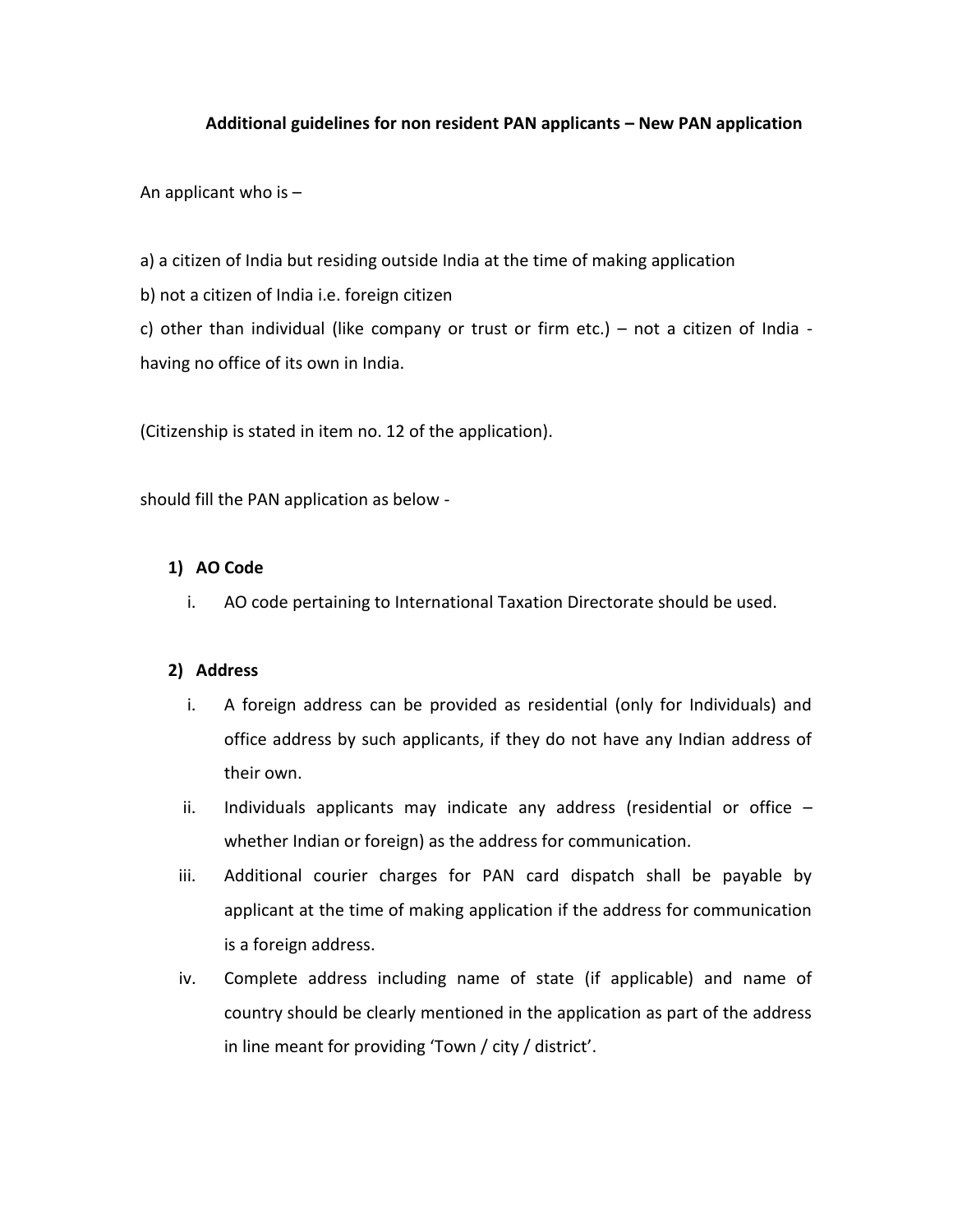- v. Proper zip code or pin code, if applicable, should be provided by the applicant in the address in line meant for providing 'Town / city / district'.
- 3) **email id -** A valid email id **must** be provided by such applicants in Item no. 7.

## **4) Representative Assessee (RA)**

Providing details of RA is **not** mandatory in the PAN application for such applicants. Hence, this column may be left blank, if required. However, if RA details are provided, proof of identity and address in respect of RA shall be required in addition to those of the applicant.

## **5) Photograph and signature**

- i. Individual applicants should provide their own recent colour photograph of prescribed size. This is not applicable for other applicants.
- ii. Application should always be signed by the applicant himself / herself in all such cases (for individuals). In case of applicants other than Individuals, application should be signed by an authorized signatory on behalf of the applicant (e.g. director of the company or partner of the firm or trustee of the trust, etc.).
- iii. Even if the RA details are provided in item no. 14, the application should be signed by the applicant (in case of individual applicants) or by the authorized signatory (for non-individual applicants).

# **6) Proof of Identity and Proof of address (POI) and (POA)**

Application should be submitted along with the appropriate documents in support of identity and address of the applicant. Documents acceptable as POI / POA are listed as below –